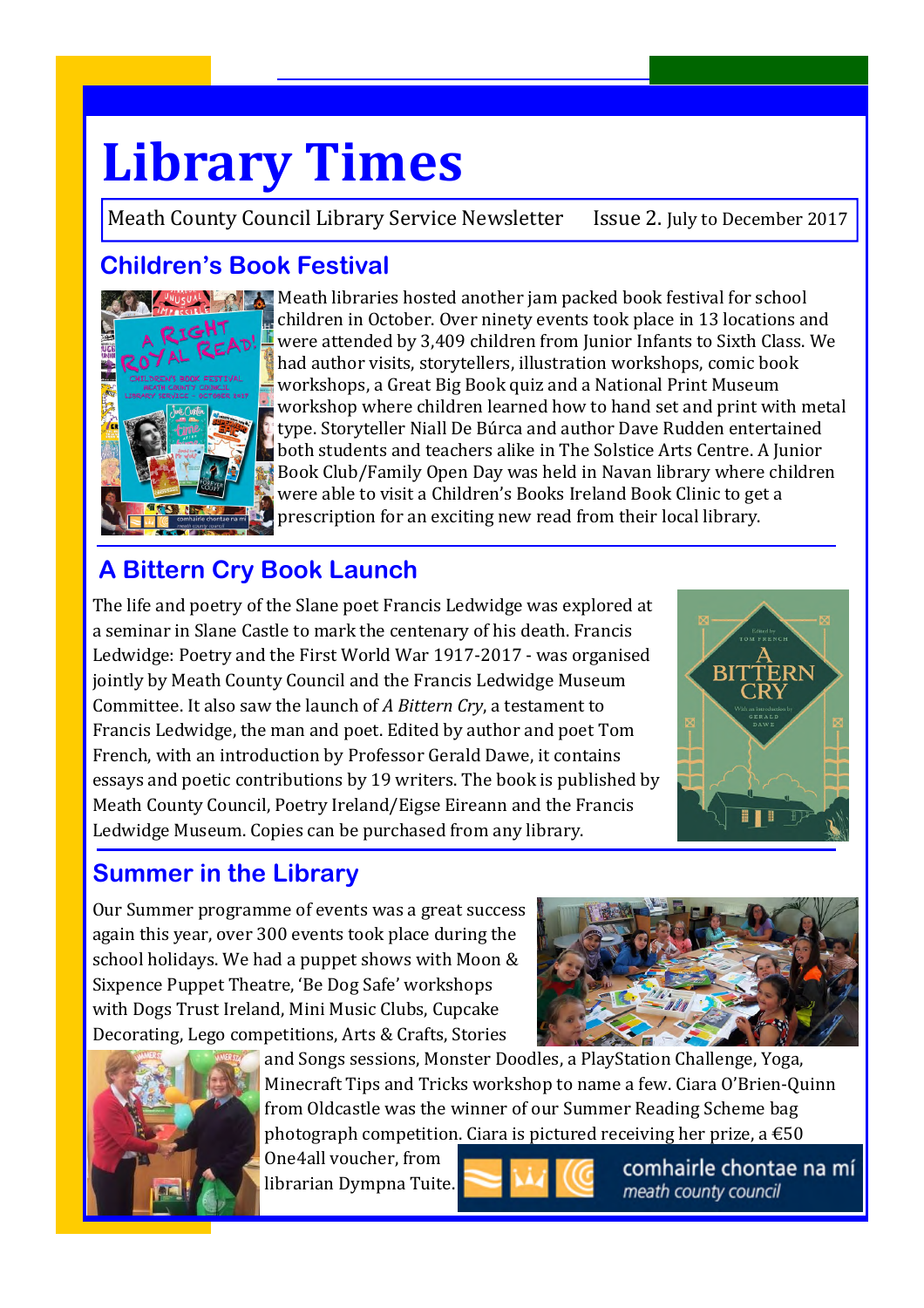#### **Francis Ledwidge Creative Writing Award 2017**

Meath County Council Cultural Services established the Francis Ledwidge Creative Writing Award to commemorate the Francis Ledwidge Centenary 1917 – 2017. The award consists of a one week stay at the prestigious Tyrone Guthrie Centre, Annaghmakerrig, Co. Monaghan plus a cash amount of  $E1,500$ . The award was open to practitioners of all creative writing genres on the island of Ireland and the competition attracted a large number of very high quality entries

from across the country. The winner was Louise Nealon, a twenty-six year old writer from Co. Kildare. She studied English literature in Trinity College Dublin, and then completed a Masters in Creative Writing at Queen's University Belfast in 2016. Speaking at the award, Cathaoirleach Cllr Gerry O'Connor congratulated the winner on her great success in 2017 and noted how fitting it was that Meath County Council should close off the Francis Ledwidge centenary year by investing in the future of Irish writing.



#### **Summer eReading Challenge Winner**



Ailbhe Hackett from Trim was the winner of the summer eReading Challenge. With over 300 full colour digital magazines, 5000, eAudiobooks and 13000, eBooks there is something to keep everyone of all ages entertained. All you need to access our online resources are your library card number and PIN number. Visit www.meathlibraries.ie/onlineresources to get started. Ailbhe is

pictured receiving her prize of a 10" Samsung Galaxy Tab from Navan Library Staff Officer Carmel Brecknell.



Borrow, download and enjoy here Your library in one app.

#### **Primary Schools Department**



St Patrick's National School Baconstown and O' Growney National School Athboy were just two of the schools who signed up to

receive our monthly library events email at the Navan Education Centre summer courses for teachers. They were entered into a draw and were the winners of two hampers of books. If you would like to receive updates call 046-9021134 or email navanlib@meathcoco.ie with your name and email address.

#### **Mosney Pre-School Library**



Meath County Council Library Service launched a new library for the pre-school children resident in the Mosney Accommodation Centre in October. Hundreds

of new books are now available to the upwards of eighty children who attend the pre-school on a daily basis. The library is co-funded by Cllr. Sharon Tolan, who allocated funds to the project from her Municipal District discretionary allocation.

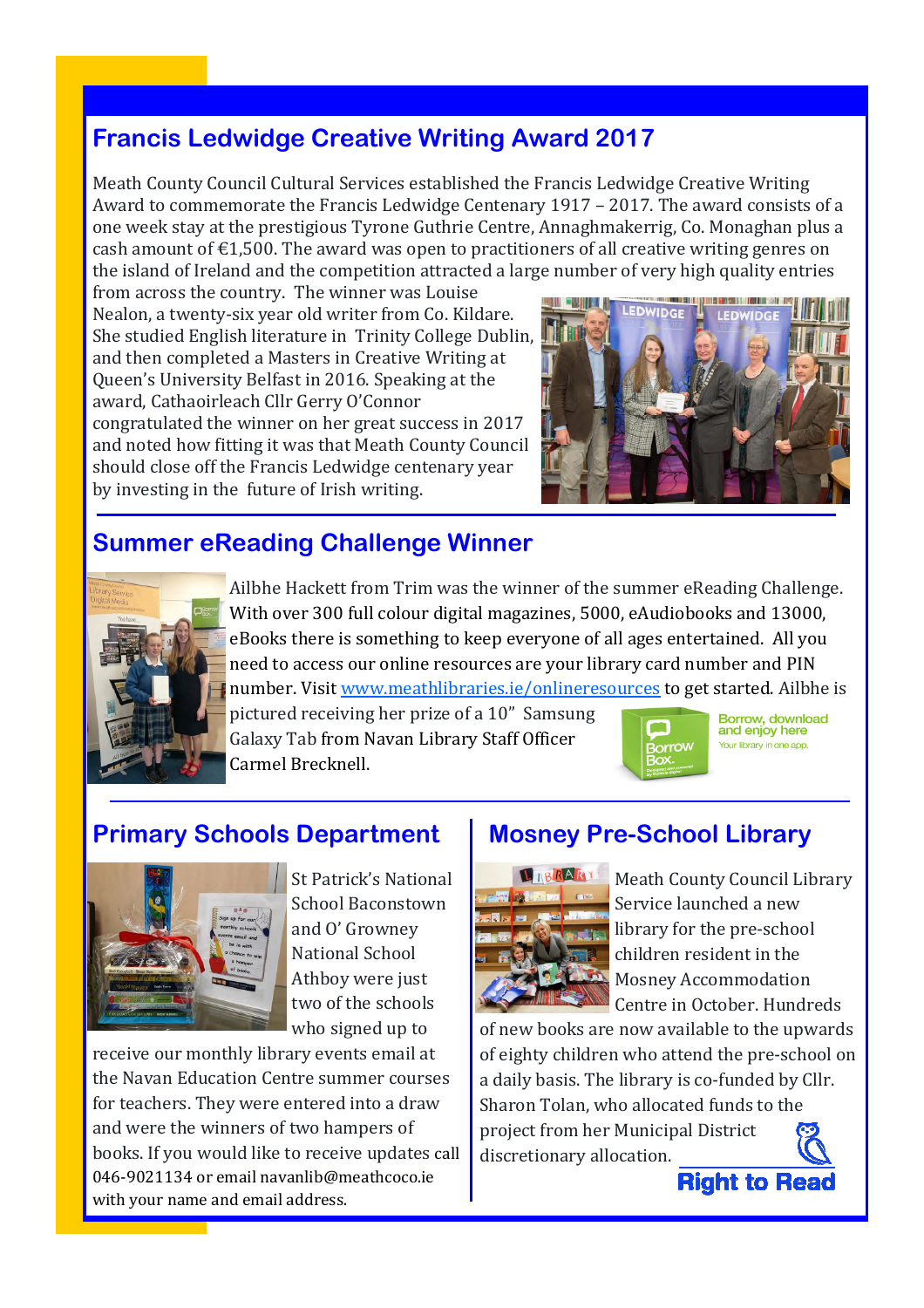# **Healthy Ireland at your Library**

The library service of Ireland in partnership with the Department of Health recently launched a new initiative called Healthy Ireland. It's aim is to promote healthy living and lifestyle and it run in all public libraries. The main focus of the programme is to educate and assist members of the public towards leading healthy active lifestyles. The library will act as a sign-posting service for people who may have queries about issues and where to get help. The programme, delivered by trained library staff will enhance current health



# **Healthy Ireland** at your Library

information in libraries by providing new book stock, e-Books, Audiobooks, e-Magazines and information on health and wellbeing. Talks, discussions and workshops will be run in libraries with a focus on physical health, mental health and health literacy. Meath Library Service will run events for all ages on specific topics and will link at a local level with schools and community groups.

# **Full STEAM Ahead at the Library**

We had a very busy Science Week in November, school children from all over the county attended talks and workshops covering a range of topics. These included Beekeeping and Biodiversity with Helen O'Connell, an Introduction to Irish Wildlife with Juanita Browne, Heather Bothwell gave a talk exploring food webs and habitats in County Meath. We had 'Sensational Science' from the Readiscovery Centre and Dr. Ken Farquhar entertained us all with his Science



Circus. We are currently planning a fun filled programme of STEAM based events, including a Lego competition that will take place during 2018 watch out for events in your local library.



# **Culture Night in Dunshaughlin Library**



Our first Culture Night was held in Dunshaughlin Library in September and was an outstanding success. The event which was part of the local Harvest Festival was attended by over 140 people and there was music, song, dance, poetry and an

art exhibition. International cuisine was provided by people from other countries who are part of the local community. The weather held out and the early part of the evening was hosted outdoors.